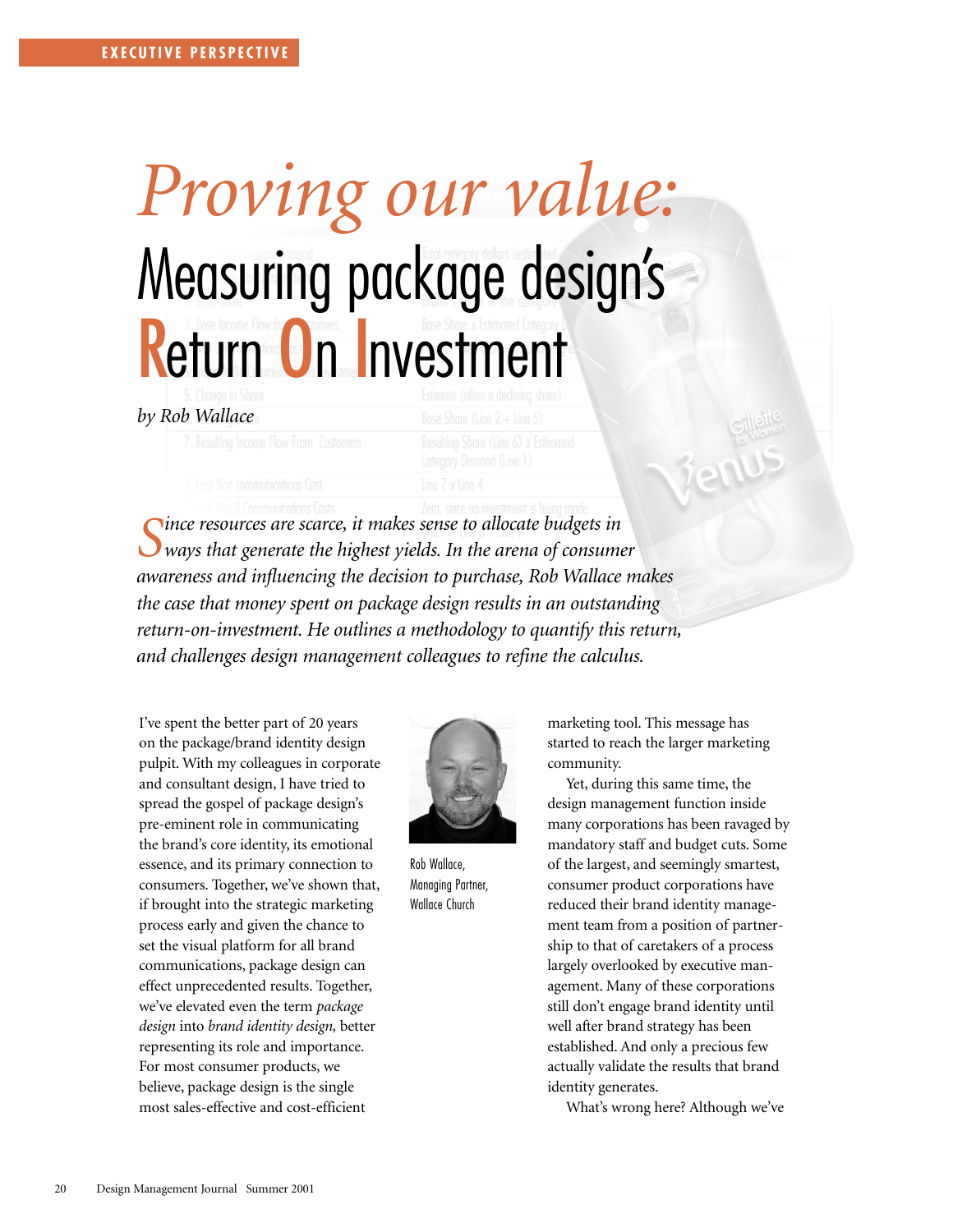been promoting the right message, we've been speaking, in large part, to the wrong audience, using both the wrong tools and the wrong language. Quite frankly, we've been preaching to the choir. If we seek the recognition and acknowledgment of executive management, we need to stop talking about *creativity.* We need to stop talking about *process.* We specifically need to stop talking about driving costs down and speed up. In addressing an audience that believes, "If you can't measure it, you can't manage it," we need to start speaking about *return on investment.* And to do this, we need a tool that empirically quantifies the value of package/brand identity design in terms of dollars and, in their minds, sense.

## **A keen grasp of the obvious**

For the great majority of consumer products, package design is the single most effective communicator of a brand's core identity. Based on consumer buying decision dynamics, package design is also the single most influential marketing communications tool. Let's analyze these statements by several widely accepted measures.

Let's start with efficacy: Which tool has a higher influence on sales? Research shows that well over two thirds of consumer product purchase decisions are made at the point of sale. In some categories, impulse purchasing at shelf  $accounts$  for much as 85 percent of sales.<sup>1</sup> It is quite evident that brand identity and package design drive this all-important dynamic.

Regardless of when the purchase decision is made, packaging is certainly the last opportunity a company gets to influence consumer perceptions. Even if your brand makes the shopping list, when the consumer gets to the shelf, he or she will be influenced not only by your package but also by your competitors' packages. In both print and TV advertising, you'll notice, competitive commercials and print ads are intentionally buffered so that they do not run adjacent to one another. But in the store, the competition is always sitting right next to your brand, pulling at your consumers' loyalty, providing a new promise, evoking a new experience. It is vitally important that your package capture consumer hearts, as well as their eyes.

Lets analyze packaging design, as my advertising friends do—in terms of recall, also known as "brand equity." Cross-category studies show

that in unaided awareness tests, consumers remember more about the package than they do about the advertising or promotions. Try it yourself: In your next research session, before you show consumers anything, ask how they remember your brand. Based on his analysis of hundreds of brand equity studies, Elliot Young, chairman of Perception

Research Services, confirms that consumers recall the color of your package first, the shape of your package second (if you have a proprietary or distinctive package structure), and the style of your brand logo third. These features prove to be the most recognized components of your brand's equity.

*In addressing an audience that believes, "If you can't measure it, you can't manage it," we need to start speaking about return on investment*

Another advertising measure by which we can analyze brand identity is *impressions.* Figure that every consumer who has a potential interest in buying your brand will be influenced by your package. That's 100 percent of your current and potential audience. Imagine what your media budget would be if you had to guarantee that every one of your potential consumers saw your ad! And don't forget—your package's influence continues well after the purchase is made. It remains in the pantry, on the vanity, throughout the home, reinforcing brand perceptions every time it's seen.

If we analyze packaging from another measure, sustainability, we'll see that the investment in package design is far more lasting than for advertising, sales promotion, or direct marketing. In our experience, a package/brand identity system frequently outlasts up to three ad campaigns and more than eight promotion cycles. Quite simply, packaging is a far more pervasive and permanent part of the brand communications platform than any other marketing tool.

Package/brand identity design also proves its value in terms of cost. Brand identity budgets are literally dwarfed by those dedicated to advertising. Even if you discount advertising's huge

**<sup>1.</sup>** Point of Purchase Advertising Institute Consumer Buying Habits Study, 1999.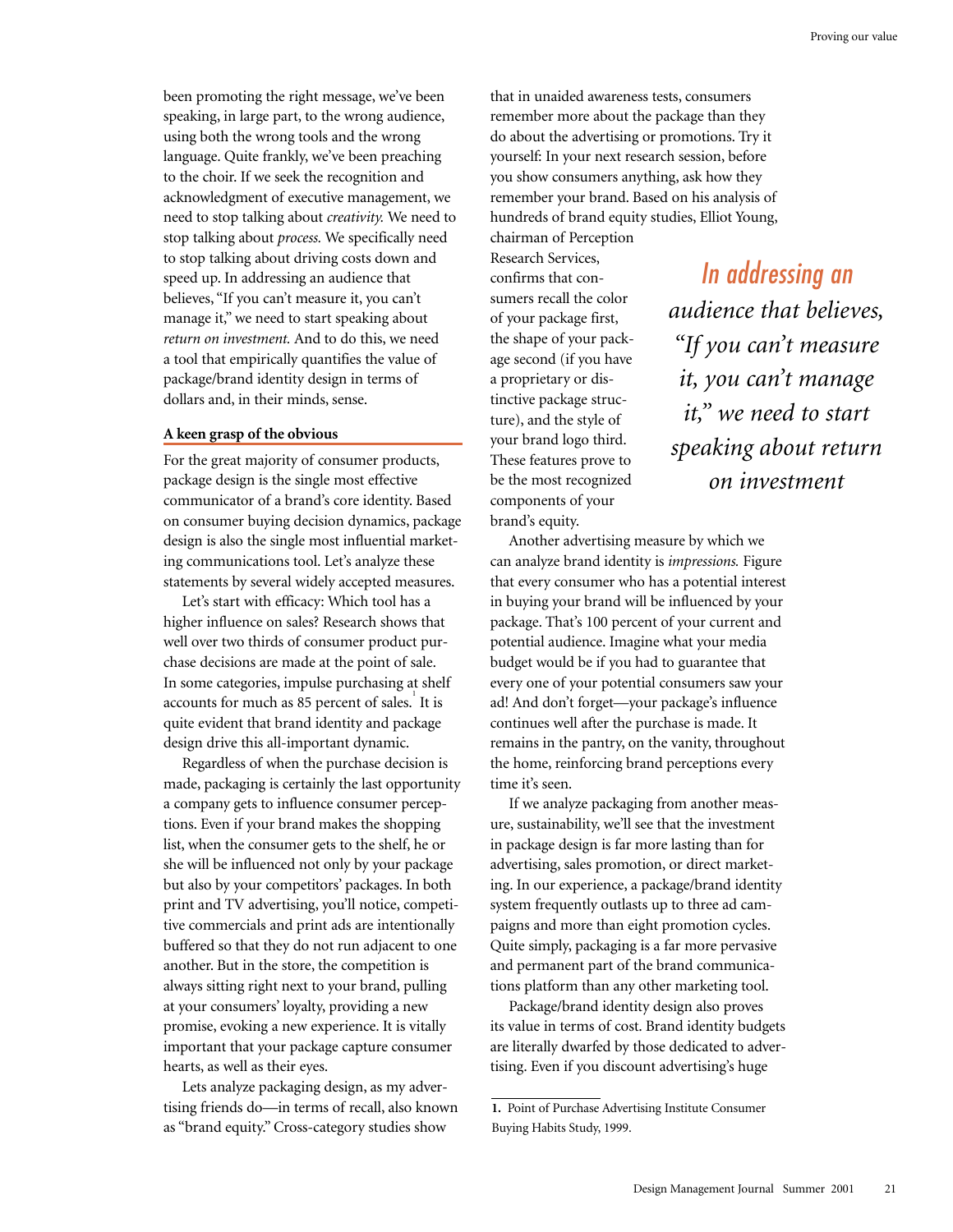media expense, on average creating an effective package and brand identity system is still a fraction of the cost of producing a single 30-second commercial.

Please understand that I am not ad-bashing. Yes—all brand communications vehicles provide an essential role. And absolutely yes, synthesizing these efforts into one cohesive visual, verbal, and experiential message is the key to successful brands. However, for most consumer products, package design is the hardest working, most sustainable and most cost-effective tool. As evident as these facts may be, they are still soft measures of brand identity's value. To prove them empirically, we need to be able to directly tie package design to increased sales.

#### **Money where our mouths are**

In the past year, I have been exploring ways to initiate a "best practice" for measuring the direct impact package design has on sales and profits. I asked a wide variety of people in the design, marketing, and research industries for their thoughts on quantifying package design's ROI.

*for most consumer products, package design is the hardest working, most sustainable and most cost-effective tool*

It was a topic that sparked a great deal of passion. Almost every person I spoke with expressed a strong opinion. However, precious few had ever proven brand identity's impact in tangible financial terms. To me, this spoke of a need for a more comprehensive survey.

I chose 50 corporate design managers and brand identity consultants as respondents for a survey that asked respondents if they had any current measures in place to track the financial value of brand identity, product design, advertising, sales promotion, direct marketing, or other marketing communication programs. I used follow-up phone calls to help complete their responses. Although just over half actually responded, their insights point to interesting opportunities for further study.

More than several respondents knew that their companies measured the financial impact of advertising and consumer promotions. And a great majority of respondents kept meticulous track of their package design project budgets. However, of those who responded, only one verified that his company had a measure currently in place to track package design's direct impact on brand sales and profitability. Unfortunately, the company considers its process one of its competitive advantages; therefore, it is reluctant to share its methodology and its findings.

Virtually all the respondents agreed that an accurate measure of brand identity's return on investment would be very valuable. However, I found that in general my colleagues had three central concerns about such a process.

#### *Can it be done?*

One of the common concerns was the belief that it's simply not possible to measure ROI for brand identity. Most respondents believed that all the measures they had seen in the past had been largely subjective. When directly asked, "Can design be quantified?" management guru and self-proclaimed "design freak" Tom Peters emphatically responded, "You should never allow design's value to be calculated by some bean counter using a bullshit process that you know is bullshit."<sup>2</sup>

However, despite Tom's concerns, the fact is the sales promotion and advertising industries long ago established an objective, empirical process for verifying their impact. Using manufacturing shipment data, retail sell-through, and inventory statements, marketers have analyzed the impact of whole brand communications programs. Until recently, these measures could only analyze whole programs; there was no way to study the effect of each component. However, fast, accurate, and affordable measures are now available to identify the distinct impact of individual components of the overall communications mix. One of these is a process called effective marketing performance (EMP), which uses a number of statistical models to determine the critical success of retail advertising, circulars, direct mail, point of sale merchandising, and assortment planograms. Chris Grindem of consulting firm Integrated Marketing Solutions, which owns the EMP process, mentions that it

**<sup>2.</sup>** Tom Peters, "Design as Advantage No. 1: The Design+Identity 50," DMI Annual Conference, Chatham, MA, October 25, 2000.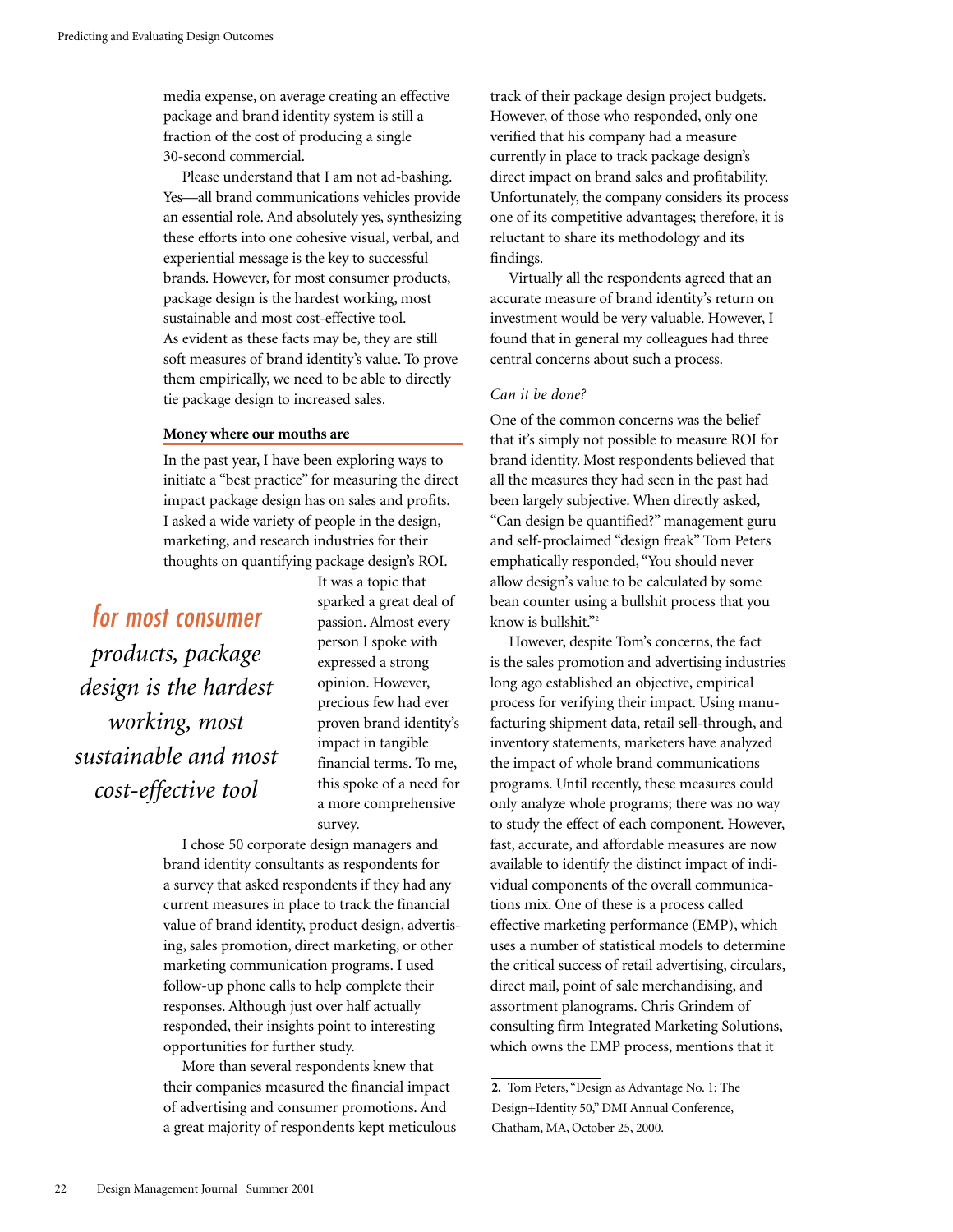works even in industries that the usual syndicated reporting services (Nielsen, IRI, and so forth) do not track. While EMP has not yet been systematically applied to package design, Grindem believes that given the proper data, package design's impact could be isolated. He believes these findings could also be used as a diagnostic tool to verify a new design's impact even before it is introduced to the market. "It's certainly possible to introduce a short run of new package design systems into test stores and measure their sales uplift by comparing samestore sales versus a baseline forecast derived from historical data. This may require several weeks of measures, but would result in a statistically valid ROI projection."3

## *Should it be done?*

Even if an accurate financial measure were to be created, some respondents still had concerns about how the information would be interpreted. They felt that segmenting the value of each aspect of a brand communications program flew in the face of integrated marketing. One respondent commented, "It's taken us this long to encourage executive management to think of all brand communications as one synthesized whole. Why would we want to separate these individual services and analyze them individually?"

#### *What will management do with the results?*

The third and perhaps most ardently expressed concern was the question of how the results might be used or misused by management. This "be careful what you wish for" concern was expressed in several ways. One respondent suggested that management might acknowledge those case histories that showed significant value, but by the same token, they would have much stronger concerns with those that were less successful. Another respondent suggested that once a mark had been set, it would become a mandated paradigm that would have to be outdone with each successive program: "Once management knows they can generate \$2 for every dollar invested, tomorrow they'll expect \$4, then \$6, then \$10."

# *The benefits*

Despite these concerns, most respondents agreed that the benefits of establishing brand identity's ROI would be a great value in elevating its role in the marketing mix. They saw it as effective

ammunition in the fight for the budgets and resources needed to optimize the brand identity design process. Marie Grygienc, category design manager for packaging and brand identity of Kraft's pizza division, explained, "During the launch of a brand redesign, sales went up more than 15 percent.

Because other brand communication was fielded during this same period, it was difficult to prove that the new package identity could be largely responsible for this sales increase. If we had a tool that could prove this, I'd be able to better help my marketers establish appropriate design and production budgets and prove the value of increasing their investment in packaging."

*Could you strengthen your case for investing in new substrates, new print techniques, or a new package structure if you had an accurate way to gauge the investment's financial impact?*

#### *One possible methodology*

In their book *Measuring Brand Communications ROI,* Professor Don E. Schulz of Northwestern University and Jeffrey Walters of Targetbase Marketing, have identified a number of brand valuation models that follow traditional accounting practices. One of these models has been applied to a series of differing brand identity assignments. A slightly simplified example of this method is outlined in the following charts.

In essence, the methodology calculates a brand's base income flow according to historical data. It removes from consideration noncommunications costs (that is, product manufacturing, package production, distribution, and other fixed costs not affected by a change in communications strategies). Based on historical data, it establishes a projection of sales and profits, assuming no change is made to the communications platform. It then uses the same measures based on the implementation of an actual, new communications program. It measures share and profit growth against the cost of the overall

**<sup>3.</sup>** Chris L. Grindem, "A Way to Solve Advertising ROI," *Advertising Age,* January 15, 2001.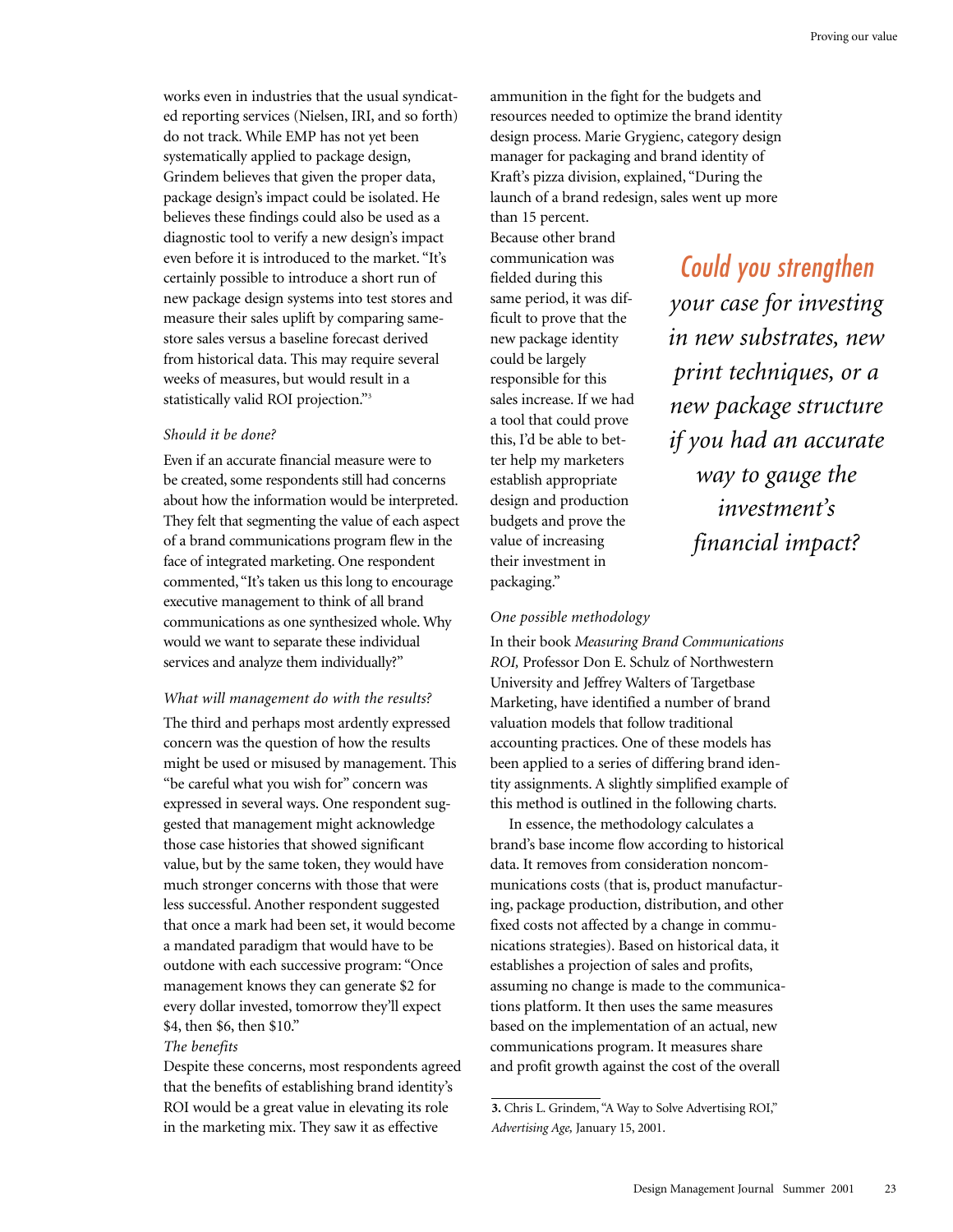**Chart One** This integrated brand communications program included new advertising, consumer promotion, and package/brand identity design. It resulted in \$7.21 of increased sales for every dollar invested.

| <b>COMPONENT</b>                                                                                                                                                                                                                                   | <b>DETAILS ON COMPONENT</b>                                                                               | <b>EXISTING BUYERS</b> | POTENTIAL NEW<br><b>BUYERS</b> |  |  |
|----------------------------------------------------------------------------------------------------------------------------------------------------------------------------------------------------------------------------------------------------|-----------------------------------------------------------------------------------------------------------|------------------------|--------------------------------|--|--|
| <b>Category Requirement Assumptions</b>                                                                                                                                                                                                            |                                                                                                           |                        |                                |  |  |
| 1. Estimated Category Demand                                                                                                                                                                                                                       | Total category dollars (estimated or historical data)                                                     | \$225,000,000          | \$1.575 billion                |  |  |
| <b>Base Income Flow Assumptions</b>                                                                                                                                                                                                                |                                                                                                           |                        |                                |  |  |
| 2. Base Share                                                                                                                                                                                                                                      | Brand's share of the category                                                                             | 16.00%                 | 0.0%                           |  |  |
| 3. Base Income Flow from Customers                                                                                                                                                                                                                 | <b>Base Share x Estimated Category Demand</b>                                                             | \$36,000,000           |                                |  |  |
| 4. Non communications Cost                                                                                                                                                                                                                         | Product, fixed costs, etc. (operating estimate)                                                           | 69.0%                  |                                |  |  |
| Scenario A: No Communications Investment                                                                                                                                                                                                           |                                                                                                           |                        |                                |  |  |
| 5. Change in Share                                                                                                                                                                                                                                 | Estimate (often a declining share)                                                                        | $-2.0%$                |                                |  |  |
| 6. Resulting Share                                                                                                                                                                                                                                 | Base Share (Line $2 +$ Line 5)                                                                            | 14%                    |                                |  |  |
| 7. Resulting Income Flow From Customers                                                                                                                                                                                                            | Resulting Share (Line 6) x Estimated<br>Category Demand (Line 1)                                          | \$31,500,000           |                                |  |  |
| 8. Less Non communications Cost                                                                                                                                                                                                                    | Line 7 x Line 4                                                                                           | (521, 735, 000)        |                                |  |  |
| 9. Less Brand Communications Costs                                                                                                                                                                                                                 | Zero, since no investment is being made                                                                   | \$0                    |                                |  |  |
| 10. Net Contribution                                                                                                                                                                                                                               | Line $7 +$ Line $8 +$ Line 9                                                                              | \$9,765,000            |                                |  |  |
| Scenario B: Communications Investment                                                                                                                                                                                                              |                                                                                                           |                        |                                |  |  |
| 11. Brand Communications Efforts (multiple lines<br>depending on the number of efforts)                                                                                                                                                            | A separate line for any effort such as public relations,<br>advertising, trade promotion, packaging, etc. |                        |                                |  |  |
| 11a. Advertising                                                                                                                                                                                                                                   |                                                                                                           | \$2,500,000            |                                |  |  |
| 11b. Packaging                                                                                                                                                                                                                                     |                                                                                                           | \$220,000              |                                |  |  |
| 12. Brand Contact Points                                                                                                                                                                                                                           | Estimate of the total number of brand contacts each<br>target consumer group would receive                |                        |                                |  |  |
| 12a. Advertising                                                                                                                                                                                                                                   |                                                                                                           | 7%                     | 7.0%                           |  |  |
| 12b. Packaging                                                                                                                                                                                                                                     |                                                                                                           | 100%                   | 100.0%                         |  |  |
| 13. Total Brand Communication Investment                                                                                                                                                                                                           | Estimated sum of all Brand Communication efforts                                                          | \$2,720,000            |                                |  |  |
| 14. Change in Share                                                                                                                                                                                                                                | Following New Brand Identity                                                                              | 9.0%                   | 3.0%                           |  |  |
| 15. Resulting Share                                                                                                                                                                                                                                | Base Share (Line $2 +$ Line 14)                                                                           | 25.0%                  | 3.0%                           |  |  |
| 16. Resulting Income Flow from Customers                                                                                                                                                                                                           | Resulting Share (Line 15) Estimated<br>Category Demand (Line 1)                                           | \$56,250,000           | 47,250,000                     |  |  |
| 16g. Combined Income Flow                                                                                                                                                                                                                          |                                                                                                           |                        | \$103,500,000                  |  |  |
| 17. Less Non communications Costs (Line 16xLine 4)                                                                                                                                                                                                 | $(line 16a \times 4)$                                                                                     | (571, 415, 000)        | Combined data for              |  |  |
| 18. Less Brand Communication Costs                                                                                                                                                                                                                 | Line 13                                                                                                   | (52, 720, 000)         | both classes of<br>customers   |  |  |
| 19. Net Contribution                                                                                                                                                                                                                               | Line 16a-Line 17 -Line 18                                                                                 | \$29,365,000           |                                |  |  |
| <b>ROI Calculation</b>                                                                                                                                                                                                                             |                                                                                                           |                        |                                |  |  |
| 20. Incremental Gain or Loss vs. No Investment                                                                                                                                                                                                     | Line 19 - Line 10                                                                                         | \$19,600,000           |                                |  |  |
| <b>Incremental ROI</b>                                                                                                                                                                                                                             | Line 20/Line 13                                                                                           | \$7.21                 |                                |  |  |
| Comments: This case history represents a leading brand which concurrently changed advertising, promotion and package/brand identity design.<br>The resulting \$19 millon sales increase is a result of an integrated brand communications program. |                                                                                                           |                        |                                |  |  |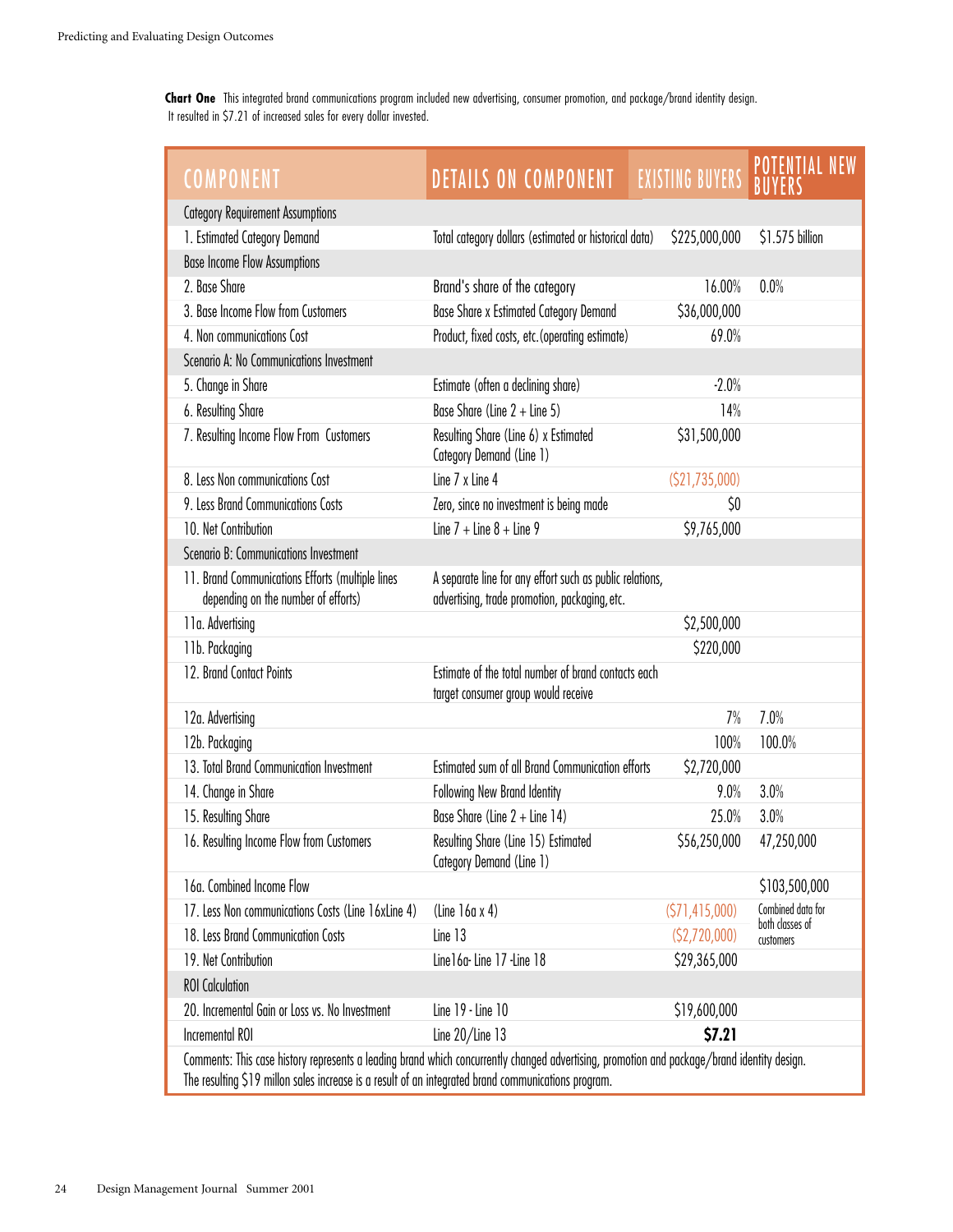**Chart Two** This case history is based on a package redesign effort that involved no advertising or consumer promotion. Package/brand identity design was exclusively responsible for returning \$415 of increased sales for every dollar invested.

| <b>COMPONENT</b>                                                                                                                                                                                                                 | <b>DETAILS ON COMPONENT</b>                                                                        | EXISTING BUYERS  | POTENTIAL NEW<br>BUYERS      |  |  |
|----------------------------------------------------------------------------------------------------------------------------------------------------------------------------------------------------------------------------------|----------------------------------------------------------------------------------------------------|------------------|------------------------------|--|--|
| <b>Category Requirement Assumptions</b>                                                                                                                                                                                          |                                                                                                    |                  |                              |  |  |
| 1. Estimated Category Demand                                                                                                                                                                                                     | Total category dollars (estimated or historical data)                                              |                  | \$4.2 Billion                |  |  |
| <b>Base Income Flow Assumptions</b>                                                                                                                                                                                              |                                                                                                    |                  |                              |  |  |
| 2. Base Share                                                                                                                                                                                                                    | Brand's share of the category                                                                      | 19.00%           | 0.0%                         |  |  |
| 3. Base Income Flow from Customers                                                                                                                                                                                               | <b>Base Share x Estimated Category Demand</b>                                                      | \$714,000,000    |                              |  |  |
| 4. Noncommunications Cost                                                                                                                                                                                                        | Product, fixed costs, etc. (operating estimate)                                                    | 75.2%            | 75.2%                        |  |  |
| Scenario A: No Communications Investment                                                                                                                                                                                         |                                                                                                    |                  |                              |  |  |
| 5. Change in Share                                                                                                                                                                                                               | Estimate (often a declining share)                                                                 | $-4.0%$          | 0.0%                         |  |  |
| 6. Resulting Share                                                                                                                                                                                                               | Base Share (Line $2 +$ Line 5)                                                                     | 15%              | 0.0%                         |  |  |
| 7. Resulting Income Flow From Customers                                                                                                                                                                                          | Resulting Share (Line 6) x Estimated<br>Category Demand (Line 1)                                   | \$630,000,000    | \$0                          |  |  |
| 8. Less Noncommunications Cost                                                                                                                                                                                                   | Line 7 x Line 4                                                                                    | (5473,760,000)   | \$0                          |  |  |
| 9. Less Brand Communications Costs                                                                                                                                                                                               | Zero, since no investment is being made                                                            | (50.00)          | \$0                          |  |  |
| 10. Net Contribution                                                                                                                                                                                                             | Line $7 +$ Line $8 +$ Line 9                                                                       | \$156,240,000    | \$0                          |  |  |
| Scenario B: Communications Investment                                                                                                                                                                                            |                                                                                                    |                  |                              |  |  |
| 11. Brand Communications Efforts (multiple lines<br>depending on the number of efforts)                                                                                                                                          | A separate line for any effort such as public relations<br>advertising, trade promotion, packaging |                  |                              |  |  |
| 11a. Advertising                                                                                                                                                                                                                 |                                                                                                    | \$0              |                              |  |  |
| 11b. Packaging                                                                                                                                                                                                                   |                                                                                                    | \$315,000        |                              |  |  |
| 12. Brand Contact Points                                                                                                                                                                                                         | Estimate of the total number of brand contacts each<br>target consumer group would receive         |                  |                              |  |  |
| 12a. Advertising                                                                                                                                                                                                                 |                                                                                                    | $0\%$            | 0.0%                         |  |  |
| 12b. Packaging                                                                                                                                                                                                                   |                                                                                                    | 100%             | 100.0%                       |  |  |
| 13. Total Brand Communication Investment                                                                                                                                                                                         | Estimated sum of all Brand Communication efforts                                                   | \$315,000        |                              |  |  |
| 14. Change in Share                                                                                                                                                                                                              | Following New Brand Identity                                                                       | 5.3%             | 1.7%                         |  |  |
| 15. Resulting Share                                                                                                                                                                                                              | Base Share (Line $2 +$ Line 14)                                                                    | 24.3%            | 1.7%                         |  |  |
| 16. Resulting Income Flow from Customers                                                                                                                                                                                         | Resulting Share (Line 15) x Estimated<br>Category Demand (Line 1)                                  | \$1,020,600,000  | 138,000,000                  |  |  |
| 16g. Combined Income Flow                                                                                                                                                                                                        |                                                                                                    |                  | \$1,158,600,000              |  |  |
| 17. Less Non communications Costs                                                                                                                                                                                                | $(line 16a \times 4)$                                                                              | (5871, 267, 200) | Combined data for            |  |  |
| 18. Less Brand Communication Costs                                                                                                                                                                                               | Line 13                                                                                            | (5315,000)       | both classes of<br>customers |  |  |
| 19. Net Contribution                                                                                                                                                                                                             | Line16a-Line 17 -Line 18                                                                           | \$287,017,800    |                              |  |  |
| <b>ROI Calculation</b>                                                                                                                                                                                                           |                                                                                                    |                  |                              |  |  |
| 20. Incremental Gain or Loss vs. No Investment                                                                                                                                                                                   | Line 19 - Line 10                                                                                  | \$130,777,800    |                              |  |  |
| <b>Incremental ROI</b>                                                                                                                                                                                                           | Line 20/Line 13                                                                                    | \$415.17         |                              |  |  |
| Comments: This case history represents a leading brand which had no major advertising or consumer promotion activity.<br>The \$130 million increase in sales is exclusively the result of the new package/brand identity design. |                                                                                                    |                  |                              |  |  |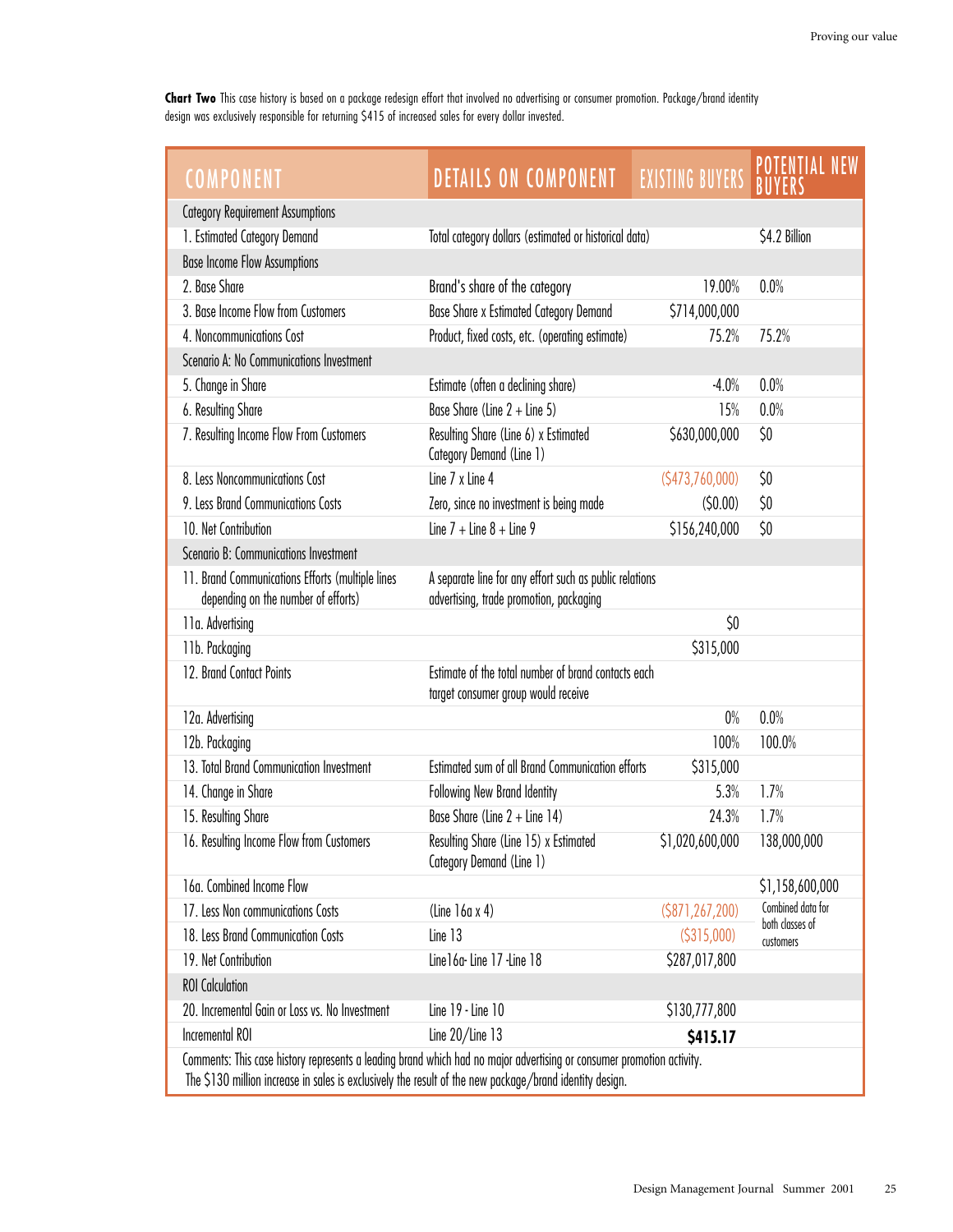investment made. This methodology was, as I have said, created primarily for the advertising industry; however, it also works when applied to more-comprehensive brand communications platforms.

Chart 1 outlines a real-world case history in which an additional \$2.5 million was invested in advertising and \$220K was invested in package/brand identity design. The resulting income of \$103 million in incremental sales indicates

*In the past year, I have been exploring ways to initiate a "best practice" for measuring the direct impact package design has on sales and profits*

that this integrated program resulted in a \$7.21 return on every dollar invested. This exemplifies the other case histories in which both advertising and brand identity/packaging was changed. As impressive

as this outcome is, it becomes even

more interesting when applied to projects for which there was no advertising or no change in the existing advertising creative and media strategies (see chart 2).

Chart 2 offers a case history that did not involve advertising. In this case, the only variable that changed was an enhanced brand identity expressed through a revitalized package design system. It uses the same measures. In this case, sales rose an incremental \$130 million as the direct result of a package design project with a total budget of \$325K. This proves that, in this case, the package design change was exclusively responsible for generating \$415 of increased sales for every dollar invested. That's more than 50 times the ROI of the integrated program. Again, this finding is similar to other case histories in which only the package design was changed.

These are only preliminary findings based on a statistically small number of case histories. Additional data would be required before any relevant standard could be established. However, this points the way to the hard evidence required to prove package design's impact on a brand's bottom line.

#### **How do we use this information?**

Once design's value is proven and universally recognized, design management teams might use this newfound tool to justify putting muchneeded resources into the brand identity management process.

Two of the more important resources are access and empowerment: the ability to provide value at the point at which it can do the most good. All too often, design projects are not started until well after much of the brand's communications strategy has already been established. If, in fact, the package is the most effective communications tool, package design management needs to actively participate at the very inception of the brand's communication strategy. And, if, in fact, the package is the cornerstone of the brand communications platform, then package design management's input should be paramount in integrating all brand communications efforts under a unifying visual territory.

Another much-needed resource owed to the package design process is time. The process is often started too late, and as a result, decisions are made based on meeting a deadline rather than on researched strategic plans. If marketers knew their investment in brand identity design would yield the highest rewards, they would offer it the time and attention it demands and deserves.

Once design's financial impact is qualified, production budgets should be enhanced. Could you strengthen your case for investing in new substrates, new print techniques, or a new package structure if you had an accurate way to gauge the investment's financial impact? Most design managers would answer yes. Consider how much more distinctive and effective your brand identity could be, given the chance to make a reasonable investment in innovation.

Accountability could be another benefit added to the design development process. With the ability to prove their contribution to the bottom line, design consultancies might change their compensation structures. As well, design firms looking for ways to strengthen their partnerships with their clients might find that sharing the financial risks, as well as the potential financial gains, would ultimately unite them around brand success.

Designers would also welcome the ability to validate design efficacy throughout the life of the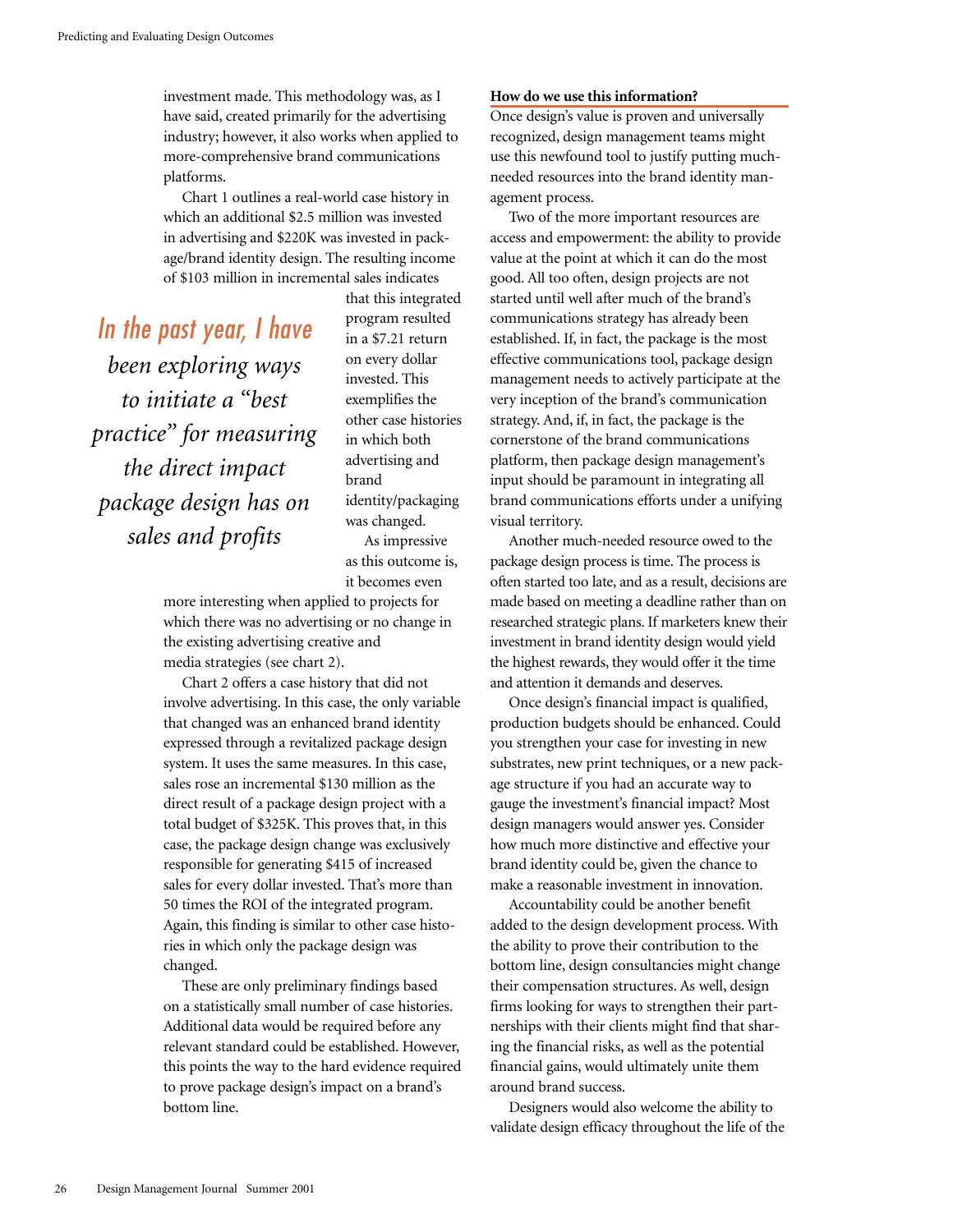brand. Imagine a dedicated budget to determine when a design identity needs to be enhanced or overhauled. This can be done: For instance, Elliot Young of Perception Research Services has established new analyses to determine when an existing brand identity is wearing out and requires an update. PRS's Package Check research documents changes in shopper perceptions of brands based upon exposure to existing packaging. It determines if purchase likelihood is enhanced, maintained, or hurt by exposure to your brand's existing package. Adding this resource to your brand's portfolio of services can help ensure that its most important communication and sales tool is always at its best.

#### **Incorporating measures into your process**

Proving package/brand identity design's value simply will not be achieved without the collective efforts and full engagement of the entire brand identity industry. If we are to see this actualized, we need your help in developing the data required to establish universal standards and "best practices." The Design Management Institute is actively soliciting additional insights, new methodologies, new case histories, and new ways of verifying brand identity's financial impact. A package/brand identity design user group has been established on the DMI site (www.dmi.org) to share nonconfidential information in an open forum.

Incorporating verification measures into your process need not be costly or time-consuming. Start simply by collecting sales data from before and after each design project. Compare the sales change against overall project costs. Analyze those design projects that involve advertising and/or promotion versus those for which package design is the only element that changes. As

we build more information, we will be able to make more-accurate projections of the financial impact of our work and then justify the resources we need to optimize our overall process.

Once we are successful in doing this, we will own a compelling and irrefutable message; one that senior executive management will not only understand but also acknowledge. We will have together elevated brand identity to its rightful place as the most influential and cost-effective marketing tool. We will have proven that for most consumer product categories, package/brand identity design is the cornerstone of brand success. *Reprint # 01123WAL20*

# **Find related articles on www.dmi.org with these key words (see page 91):**

#### **For further information contact**

Rob Wallace, Wallace Church Associates: Rob@wallacechurch.com Eliot Young, Perception Research: Eyoung@perceptionresearch.com Chris Grindem, Integrated Marketing Solutions: Chris.grindem@imswired.com Package/brand identity Design Forum: http://www.dmi.org/dmi/html/interests/package/package\_s.htm

#### **Suggested readings**

Don E. Schulz and Jeffrey Walters, "Measuring Brand Communications ROI" (ISNN-56318- 053-7). Association of National Advertisers, 212- 697-5950.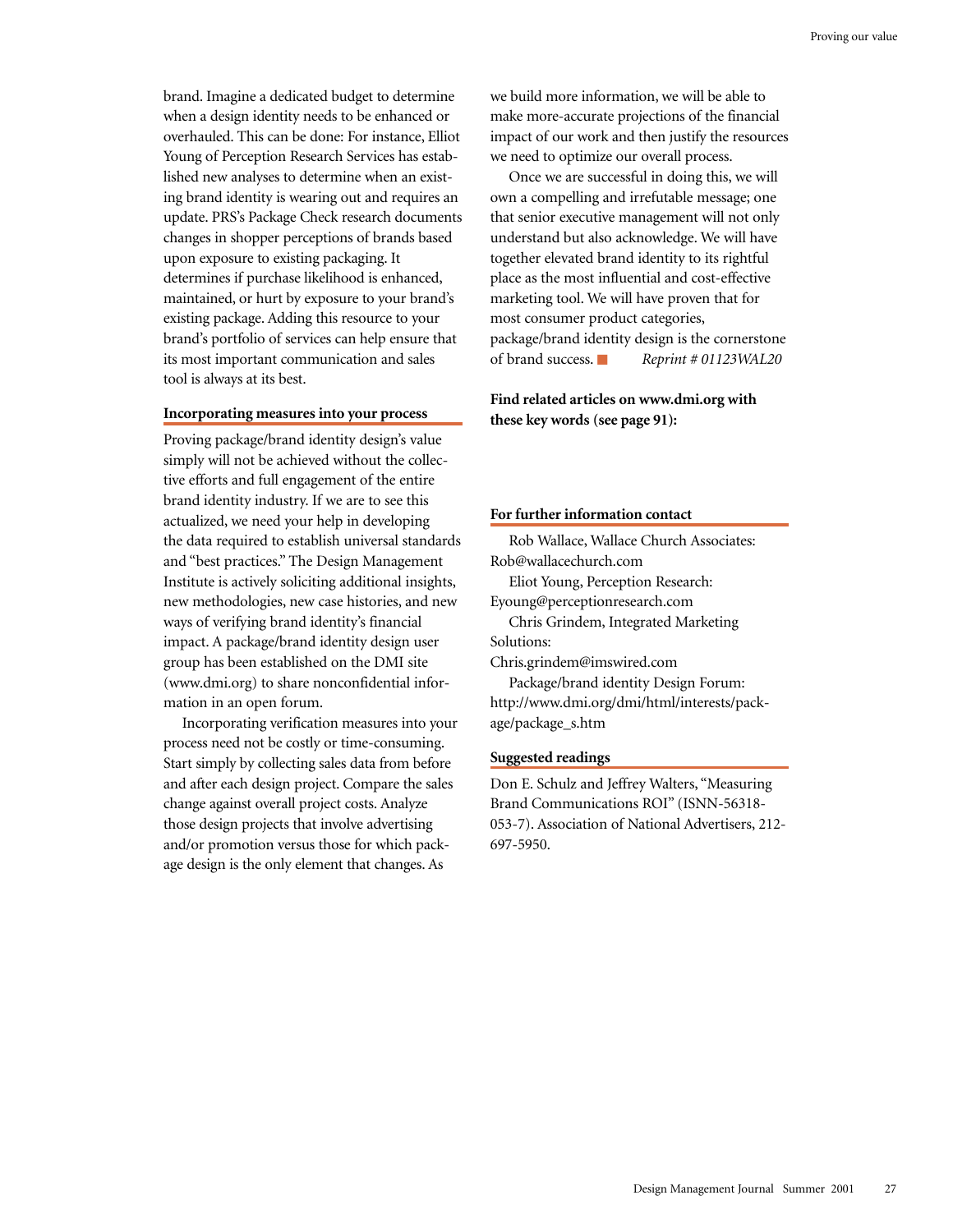# About the authors

**David R. Brown** is a writer and consultant who has observed the design world from several different vantage points. Early in his career he was a partner in a graphic design firm and, later, a freelance writer in New York who worked with many of the leading design firms and design-conscious companies of the day. In 1978 he joined Champion International Corporation and, as vice president for communications, had responsibility for the paper and forest products giant's marketing and corporate communications programs, design, architecture, and public affairs offices. In 1981 he was elected president of the American Institute of Graphic Arts (AIGA) and led the organization during a period of program enhancement, membership growth, and national expansion. Most recently he served for 14 years as president and chief executive officer of Art Center College of Design in Pasadena.

**Dorothy Deasy** is a senior strategy director at Cheskin. Deasy has 20 years of experience investigating user needs and market introduction issues. She specializes in design, positioning, segmentation, and context explorations. She has been an active member of many product development teams, and has been influential in repurposing research to address broad and strategic topics, such as innovation, change, and the emerging role of technology. She has a passion for research and brings creativity and insight to her work.

**Kerry Dodd** is a product anthropologist at Metaphase Design Group. She focuses on integrating enthnography, lifestyle, perception, and contextual studies into user-centered products.

Her research emphasizes buying behavior and emotional response to products.

Dodd holds a bachelor's degree in anthropology and a minor in psychology from the University of Missouri, Columbia. She is completing a master's degree in sociology at the University of Missouri, St. Louis. Her master's thesis explores the interdependent nature of qualitative and quantitative research. She can be reached at: 314.721.0700 or kerry@metaphase.com.

**Peter Flannery** is a senior statistician and methodologist at Cheskin. Flannery has a PhD in psychology, with an emphasis on statistical methods in emotion research. More important, Flannery has 15 years of experience in test design, 10 years of experience in data analysis, and 5 years of experience in marketing and design research. As a statistician, Flannery specializes in the multivariate analysis of product benefits and design elements. As a psychologist, Flannery specializes in preference mapping and emotional branding. Flannery's hobbies include soccer, jazz, and barbeque. Flannery has taught advanced statistics (and played remedial soccer) at UC Berkeley, UW Madison, and St. Mary's College. Flannery believes that cutting-edge research can simultaneously lead and follow innovative design.

**Julie H. Hertenstein** is internationally recognized for her expertise in research on the role and contribution of accounting and accountants to new product development. She has also conducted research on the value of design in new product development. For her contributions to this research,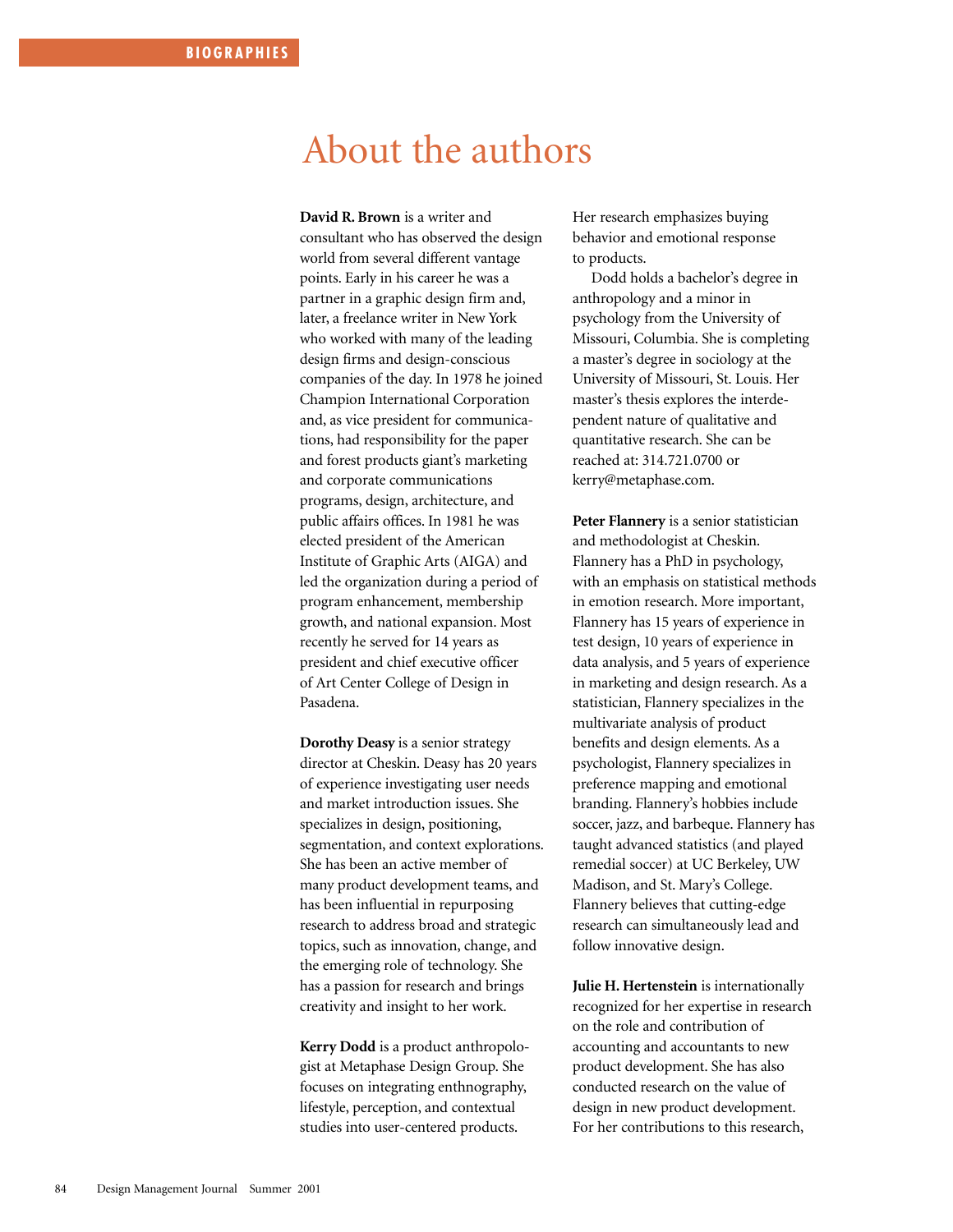she was named a research fellow of the Design Management Institute. She was also invited to make keynote presentations to the International Forum of Design Management Research and Education in 1996, 1999, and 2000, and she was awarded a Certificate of Merit Award by her peer reviewers for her article in Management Accounting. She has published on this topic in the *Design Management Journal,* the *Design Management Journal Academic Review, Accounting Horizons, Advances in Management Accounting,* and the *International Journal of Strategic Cost Management.*

Hertenstein has extensive experience as a manager in the private sector. She began her career with Burlington Industries' timesharing subsidiary. She later worked for Pacific Telephone and Telegraph Co. in information technology management positions, including managing a long-range planning project for interdepartmental computer services.

Hertenstein is known as a teacher and for her contributions to the practice of teaching. She teaches regularly in corporate executive programs for such firms as British Petroleum, IBM, and Bristol Myers-Squibb. Hertenstein was a member of the Harvard Business School faculty for nine years and has been a Northeastern University faculty member since 1992. She was a visiting professor at Dartmouth College (Tuck) and has taught courses at Babson College and Wellesley College. At Northeastern, she has twice been a Beta Gamma Sigma Best Teacher Award candidate. Hertenstein is a coauthor, with Robert N. Anthony and James S. Reece, of the widely used textbook, *Accounting: Text and Cases—Ninth Edition* (Irwin, 1995) and is the author of more than 50 cases and notes published through Harvard Case Services; three of these cases have achieved best-seller status.

Hertenstein received her Bachelor of Science, summa cum laude, from the Ohio State University, and her MBA from the Harvard Business School, in 1979. In 1984, she earned her Doctor of Business Administration degree from the Harvard Business School.

**Dr. Lorraine Justice** is currently the director of the industrial design program in the College of Architecture at the Georgia Institute of Technology (Georgia Tech). Justice has been in higher education for the past 14 years, teaching in the areas of industrial, graphic, and computer-human interface design.

Prior to joining Georgia Tech, she was acting chair and associate professor in the department of industrial, interior, and visual communication design at Ohio State University. While at Ohio State, she was awarded a National Endowment for the Arts grant on the integration of technology and design, a SIGGRAPH Educator's Grant, and a team Smithsonian Award in Education for the Mission to Mars exhibition developed in cooperation with the National Science Foundation and Apple Computer.

Justice has focused her research in the area of design and technology and has published and presented her work worldwide. She is a NASAD evaluator for design programs within the United States, assists educational institutions with curriculum development, and was recently made a fellow of the Industrial Design Society of America (IDSA). Before joining academia, Justice worked in industry for 10 years as a professional designer for Battelle, Goodyear, and Metatec. She still consults to industry in the area of interface and interaction evaluation, working with corporations such as Microsoft, Apple, CompuServe, NCR, Chemical Abstracts, Nationwide, CheckFree, and Lutron.

**Jerry Kathman**, president and chief executive officer of Libby Perszyk Kathman, is recognized as a leading authority on branding within the industry. As a key proponent for strategic identity as an effective marketing tool, his vision has provided sustained advantage for categoryleading brands around the world and has helped to propel LPK into the forefront of fully leveraged brand identity. His global experience has provided clients insights into both the opportunities and pitfalls of taking a brand beyond national boundaries.

Kathman is a member of the Brand Design Association and the Design Management Institute. He has appeared on CNN and CNBC and has often been quoted or published in *The Wall Street Journal, BrandWeek, The Design Management Journal, Brand Marketing,* and many other trade journals, discussing topical issues in brand identity development and management.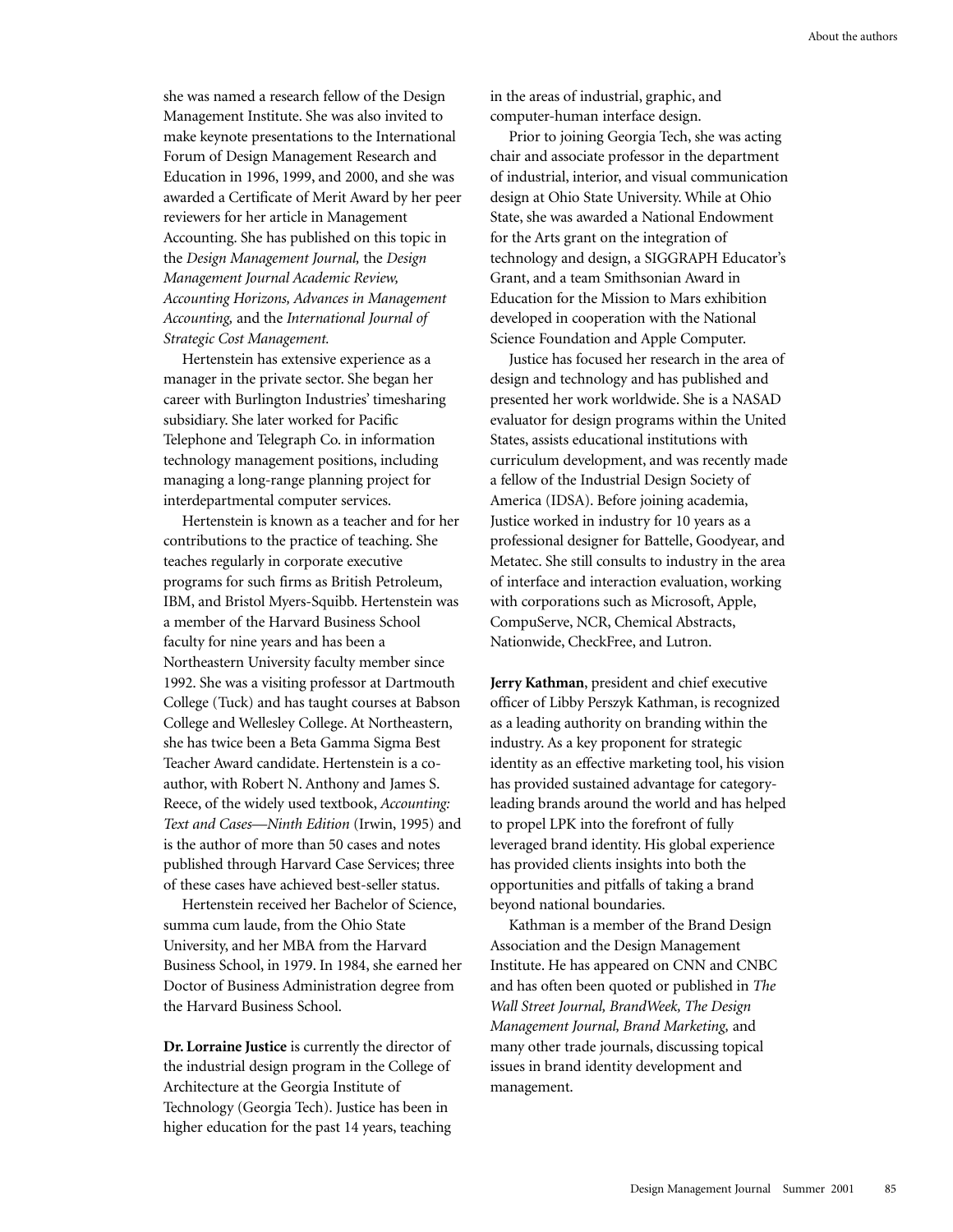**Tom Kelley** is general manager of design consultancy IDEO, a specialist in turnkey product development and innovation strategy. Working together with his brother, IDEO founder and chairman David Kelley, he has helped manage the firm as it has grown from 20 designers to a staff of more than 350. During that time, he has been responsible for diverse areas such as business development, marketing, human resources, and operations.

Kelley writes on the culture and processes that sustain innovation and is in demand as a speaker. His book, *The Art of Innovation,* cowritten with Jonathan Littman, is published by Doubleday. Recent articles include "Designing for Business, Consulting for Innovation," which appeared in the *Design Management Journal,* and academic papers on creativity and design for the *California Management Review* and Japan's *Diamond Design Management Review.*

**Marjorie B. Platt** is an internationally recognized expert in research on the role and influence of design and finance on new product development. Her work in this area has been honored by the International Forum of Design Management Research and Education, where she delivered the 1996, 1999, and 2000 keynote addresses. In addition, she has made numerous presentations to the International Design Management Conference and the Management Accounting Research Conference. She has published her research findings in the *Design Management Journal,* the *Design Management Journal Academic Review, Accounting Horizons, Advances in Management Accounting,* and the *International Journal of Strategic Cost Management.* Her article in Management Accounting received a Certificate of Merit Award, an honor given to authors whose articles are rated highest for innovation and topical impact by the peer review board.

Platt's other active research interest is the prediction of corporate failure and distress. Using statistical modeling techniques, her work has achieved international renown and has led to important projects with BBK Ltd., a major business turnaround consulting firm, as well as with the Boston Federal Reserve Bank and the Boston Federal Home Loan Bank. Her research has been published in the *Journal of Banking and Finance,* the *Journal of Business Accounting &*

*Finance, The Financial Review,* the *Journal of Alternative Investments,* the *Journal of Economics and Finance,* the *International Journal of Finance,* and the *Quarterly Review of Economics and Finance.*

Since 1981, Platt has been on the faculty in the College of Business Administration at Northeastern University, which conferred upon her its Excellence in Teaching Award in 1992. In 1997, she was named a research fellow of the Design Management Institute. She earned her PhD and Masters of Arts in social psychology from the University of Michigan, where she was named departmental associate, an honor given to top graduate students. Platt received her Bachelor of Arts from Northwestern University and her MBA from Babson College.

**John Recker,** vice president and director of brand strategy at Libby Perszyk Kathman, draws upon a diverse background with more than 15 years of experience in design and brand strategy. He is a champion of the business-building role of strategic brand identity management and has led integrated brand identity programs for such major clients as IBM, Procter & Gamble, Coca-Cola, and Hallmark. As chief marketing officer for LPK, he also has been instrumental in creating a sustained messaging platform that has resulted in industry leadership for the firm.

Recker is a graduate of the University of Cincinnati's College of DAAP and holds a BS degree in graphic design. He is recognized as a thought leader in fully leveraged brand identity and has appeared in leading trade journals, including *BrandWeek, Brand Marketing, Brand Packaging, Packaging Digest, Design Week, Graphic Design USA,* and *Strategic Europe* magazine.

**Darrel Rhea** is a principal of Cheskin Research, and a passionate spokesperson for strategic design research. He has pioneered the incorporation of market research into the identity design and product development process. Rhea is considered one of America's leading strategic design consultants, having extensive experience managing industrial design, product development and innovation, graphic design, and brand identity creation. His qualifications for this commitment include a degree in design and psychology, many